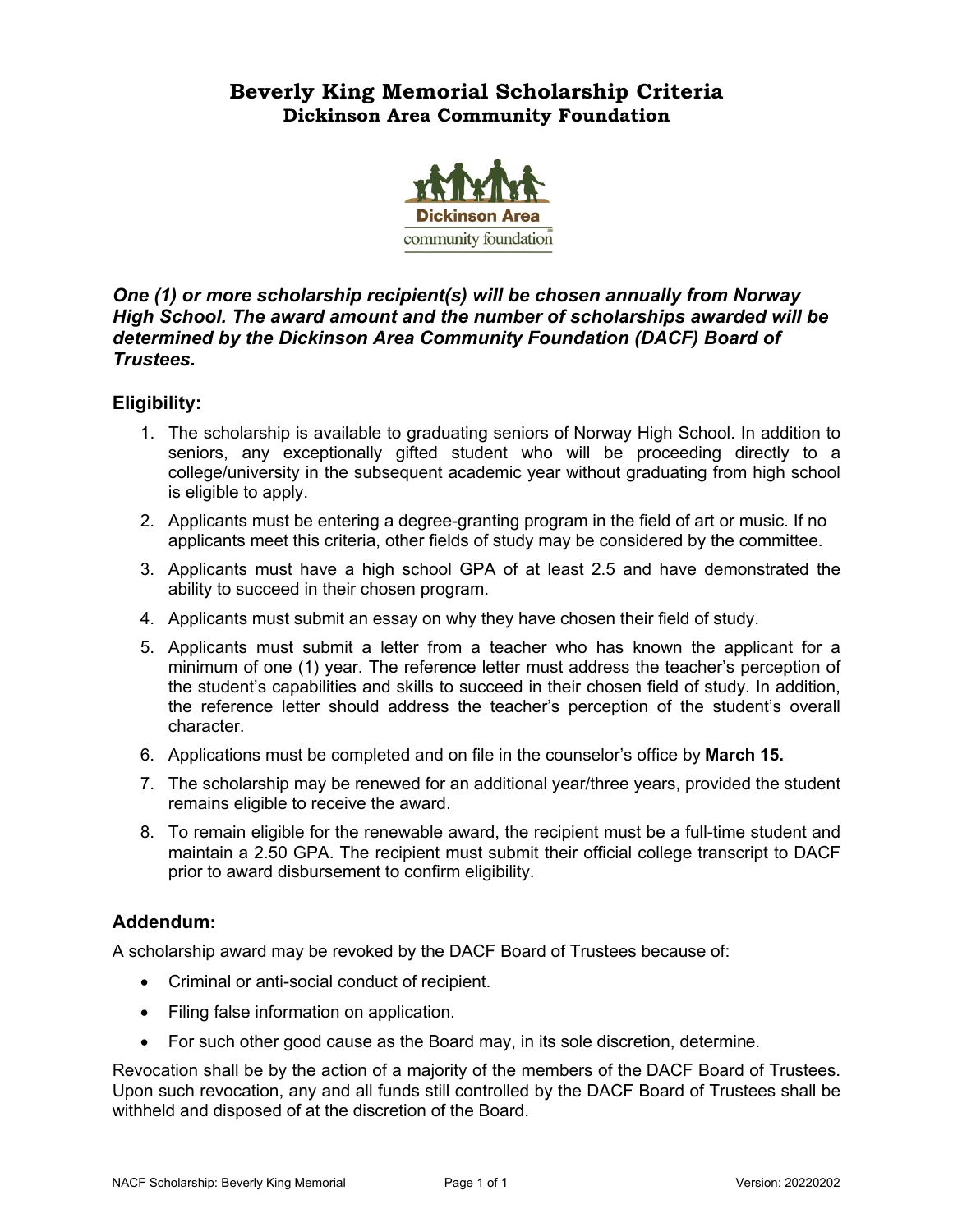

# *Beverly King Memorial Scholarship*

**Completed applications must be submitted by March 15th** 

| <b>Date</b>                                           |                                                                                                 |
|-------------------------------------------------------|-------------------------------------------------------------------------------------------------|
| <b>First and Last Name</b>                            |                                                                                                 |
| <b>Street Address</b>                                 |                                                                                                 |
| City, State, ZIP Code                                 |                                                                                                 |
| Home & Cell Phone                                     |                                                                                                 |
| <b>Email address (required)</b>                       |                                                                                                 |
| <b>GPA</b>                                            |                                                                                                 |
| volunteer activities in the community)                | What extra-curricular activities did you participate in? (Include both in-school activities and |
|                                                       |                                                                                                 |
|                                                       |                                                                                                 |
| Did you work during the school year? No               | If yes, how many hours per week?                                                                |
| Name of school/college/university you plan to attend: |                                                                                                 |
| Have you applied for admission?                       |                                                                                                 |
| Have you been accepted?                               |                                                                                                 |
| Intended field of study:                              |                                                                                                 |
| Have you applied for other scholarships?              |                                                                                                 |
|                                                       | Have you been granted a scholarship? If so, name of scholarship & amount:                       |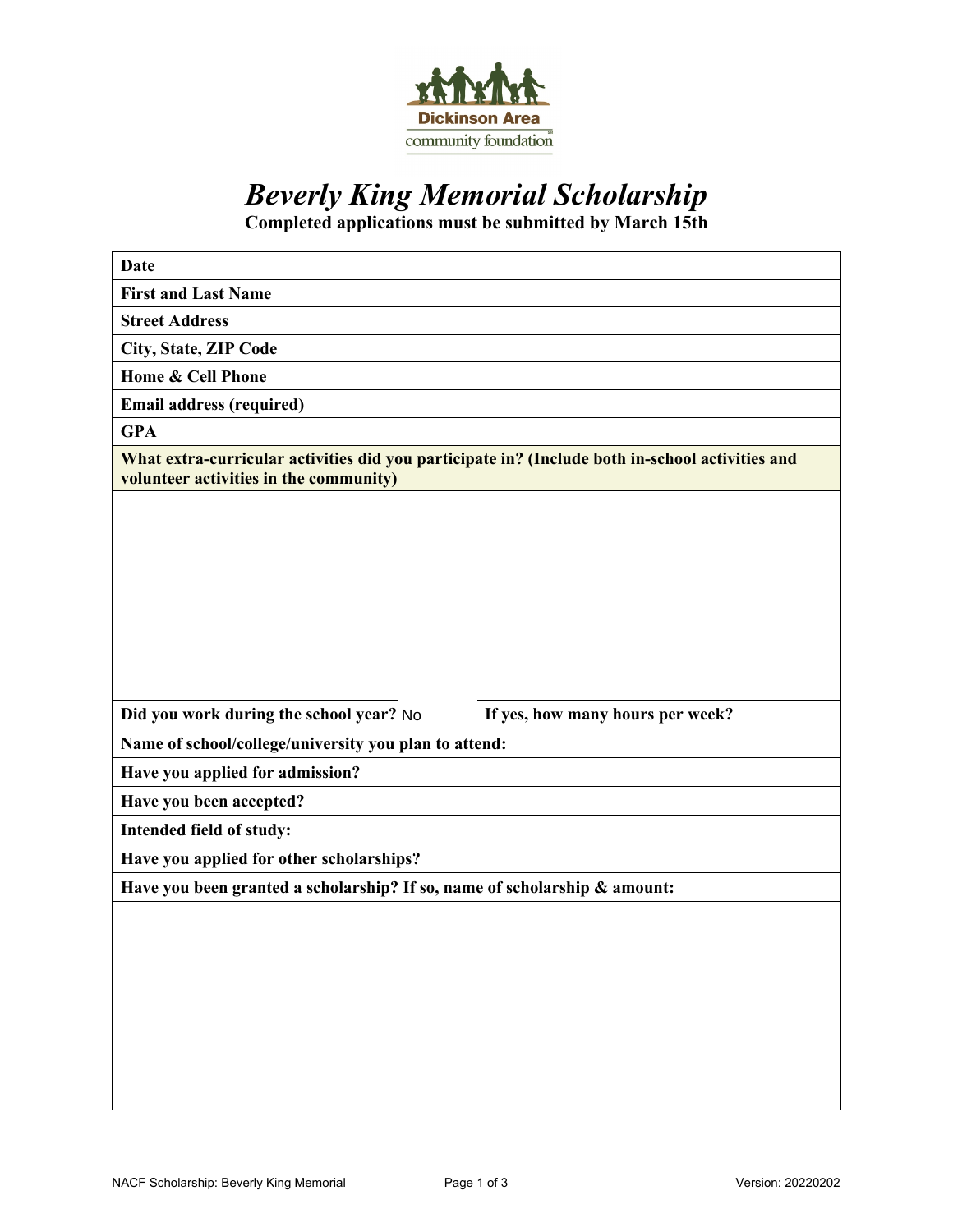### **Please include the following with the application:**

- 1. One page essay, using 12-point font, double-spaced, demonstrating your work ethic in school and in the community and what made you choose the field of study you are entering. Please also explain how this scholarship will help you meet that goal.
- 2. Copy of high school transcripts.
- 3. Letter of acceptance from the school you plan to attend prior to award.

## **Application Deadline**

All applications need to be submitted to the guidance counselor's office by March 15<sup>th</sup>.

#### **Agreement and Signature**

By submitting this application, I affirm that the facts set forth in it are true and complete. I understand any false statements, omissions, or other misrepresentations made by me on this application may result in rejection of this application.

Name (printed)

Signature

Date

#### **Parent Application Form**

| Name of parent or<br>guardian completing this<br>form: |  |
|--------------------------------------------------------|--|
| Home address:                                          |  |
| Phone:                                                 |  |
| Email address:                                         |  |

**Do you have any dependents other than your own family or other extenuating circumstances that should be considered? If yes, please explain:**

**Note here any statements you may wish to make which assist the scholarship selection committee in consideration of the applicant:**